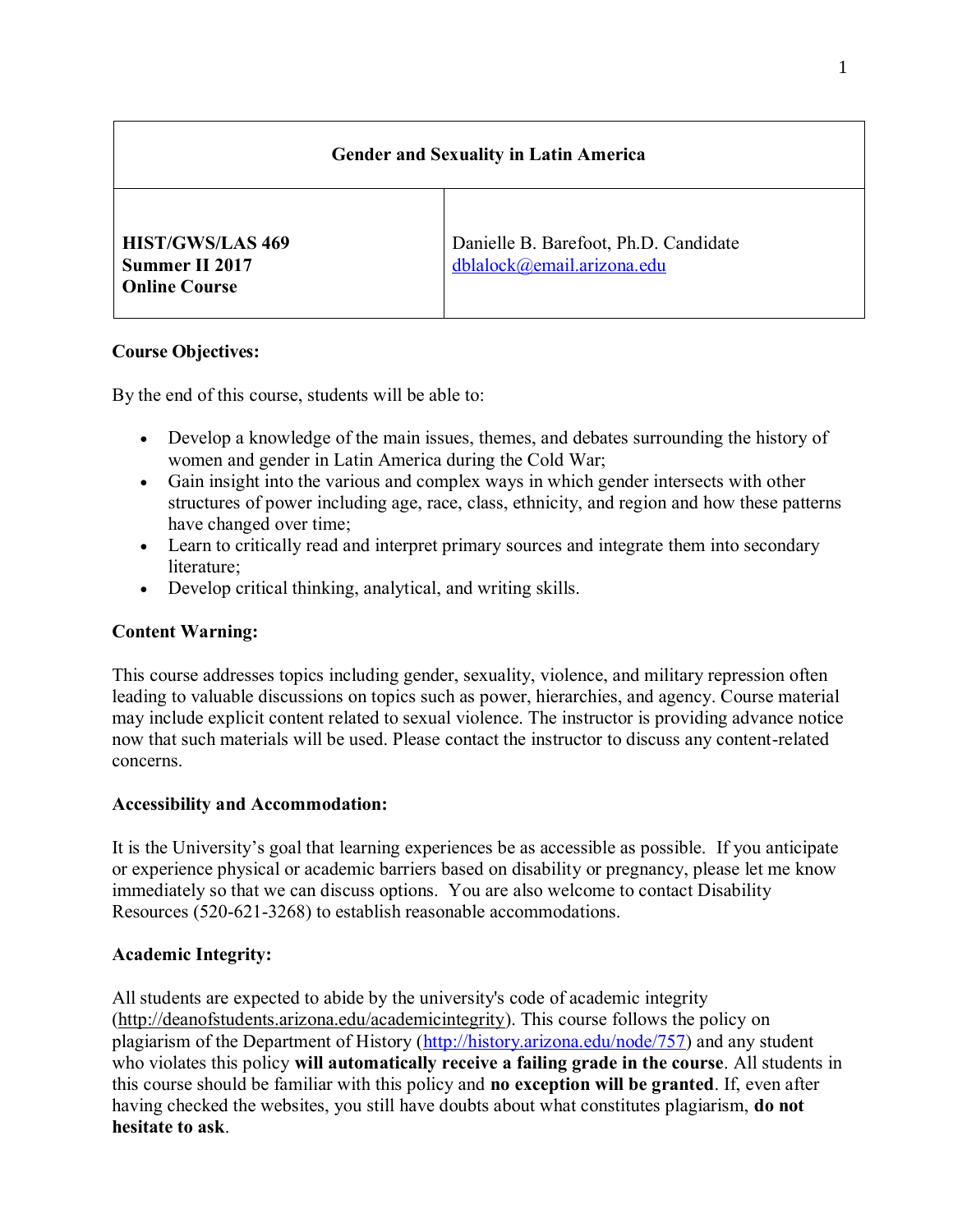### Required Readings:

All required readings and films are posted on D2L (either as PDFs or with links).

| <b>Course Requirements &amp; Grade Breakdown:</b> |     |
|---------------------------------------------------|-----|
| Fill out D2L Profile & Introduce Yourself         | 5%  |
| <b>Syllabus Quiz</b>                              | 5%  |
| <b>Weekly Journals (10 points each x 4)</b>       | 40% |

A 500 to 750-word think piece where you journal your thoughts on the weekly assigned readings and course content (including your map exercise and films). These are critical think pieces where you will wrestle with questions posed, analyze key themes, and draw conclusions based on the assigned material for each unit. These postings should respond directly to the readings and discussion questions provided in each respective unit folder. Each journal is due by 11:50 PM every Sunday to the Assignments folder and should be at least 500 words (not including your name and other header information).

### • Think and Write (5 points each x 3) 15%

This assignment will challenge you to analyze a scene from the assigned films and connect it to the other course content. In Units 2-4, you will write a 300-500 word post where you select a specific scene from that week's assigned film. Your post should analyze the scene (what's happening, note the lighting, set, clothing, music, body language, tone, etc.) and then connect this scene to themes from the week's specific assigned readings and broader course topics (How do the characters understand gender and sexuality? What are the connections to power and hierarchies? How about the Cold War?, for example). DO NOT summarize the film, provide a quick description/analysis of the scene and then make the broader connections.

### • Map Quiz 15%

Instructions posted in the Map Quiz assignment folder.

### • Research Project Bibliography 20%

Put together a Bibliography (5 academic books/5 scholarly journal articles) on a topic of your choosing (only parameters are: topic must be related to gender/sexuality in Latin America, but does not have to be a Cold War topic). Bibliography should include a one-page write-up, where you identify your research question and how the sources would help you answer the research question/what you think you could do with those sources. I have edited the Library Tools tab to have relevant databases to help you get started. Consult Danielle if you have questions or want to go over your sources/ideas!

\*\*\*There is NO extra credit for this course.\*\*\*

#### Late Work:

As this is an online course, there is no attendance policy. All assignments are available to you from the course opening. Late work is frowned upon because of the fast pace we'll move at in this accelerated semester. I will accept late work, but you will be penalized 10 points per day beginning after 11:50pm on the due date). The late work policy does not apply to the final bibliography assignment.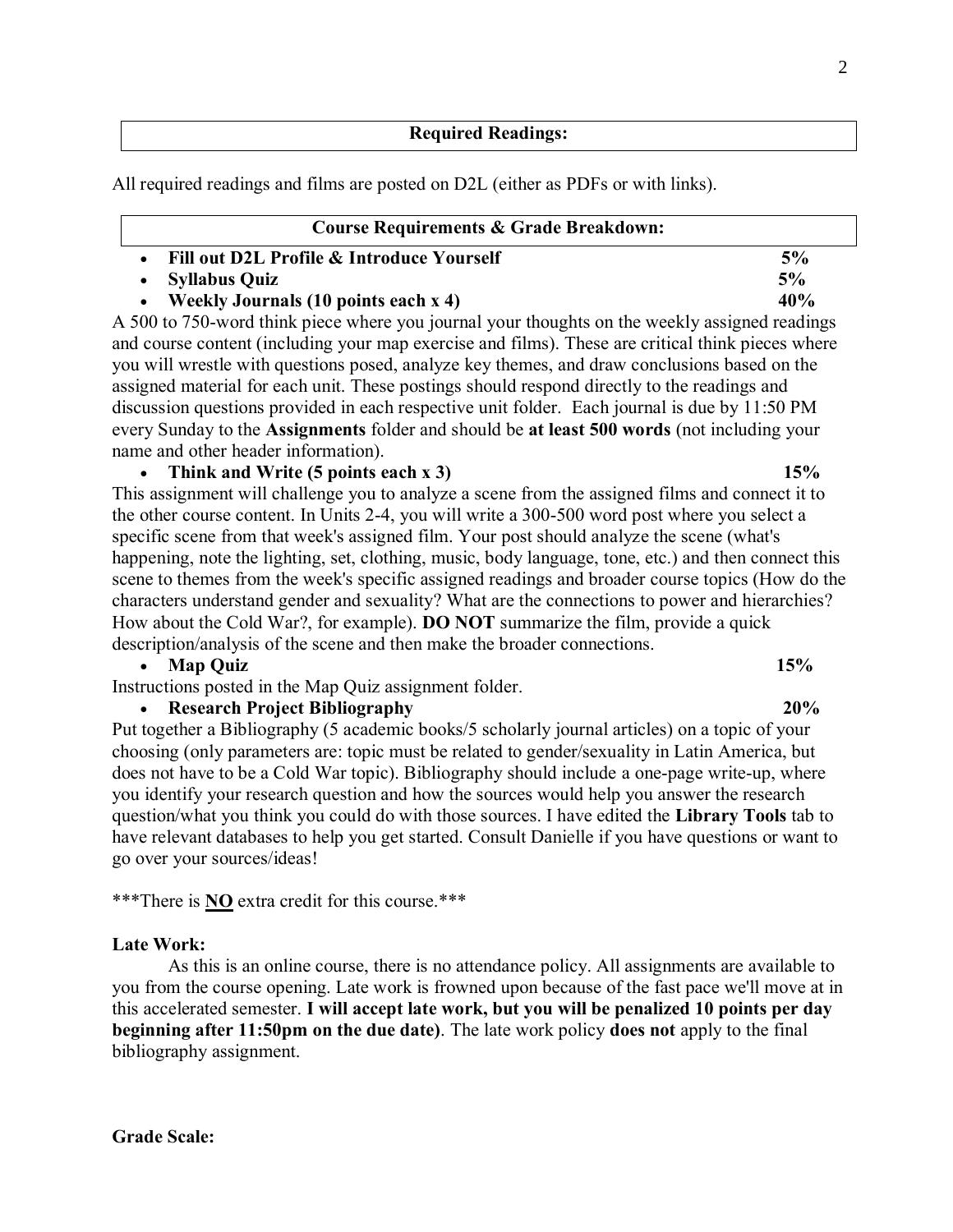This course uses the [University of Arizona Grading System.](http://archive.catalog.arizona.edu/2015-16/policies/grade.htm)  $90-100 = A$ ,  $80-89 = B$ ,  $70-79 = C$ ,  $60-69 = D$ , 59 and lower = E \*Please note that the information contained in the course syllabus, other than the grade and absence policies, may be subject to change with reasonable advance notice, as deemed appropriate by the instructor.

# Important Dates and Deadlines:

- Sunday, 7/16 by 11:50 PM (Arizona time)
	- o Weekly Journal Unit 1
	- o Introduce yourself under "Our Class" discussion post
	- o Update your D2L profile
- Sunday, 7/23 by 11:50 PM (Arizona time)
	- o Weekly Journal Unit 2
	- o Think and Write Unit 2
	- o Map Quiz
- Sunday, 7/30 by 11:50 PM (Arizona time)
	- o Weekly Journal Unit 3
	- o Think and Write Unit 3
- Sunday, 8/6 by 11:50 PM (Arizona time)
	- o Weekly Journal Unit 4
	- o Think and Write Unit 4
- Wednesday, 8/9 by 11:50 PM (Arizona time)
	- o Research Project Proposal

Other [Important Dates & Deadlines](http://registrar.arizona.edu/dates-and-deadlines/view-dates?field_display_term_value=5W217) (via Office of the Registrar)

## Weekly Readings and Assignments:

## Week 1, Unit 1: Gender and Sexuality in Latin America (Foundational Texts)

FILL OUT: D2L Profile and [Our Class](file://///d2l/common/dialogs/quickLink/quickLink.d2l%253fou=578677&type=discuss&rcode=Arizona-3163999) post

 $\checkmark$  READ:

- Joan Scott, "Gender: A Useful Category of Historical Analysis," American Historical Review 91, no. 5 (1986): 1053-75,<http://www.jstor.org/stable/1864376.>
- Heidi Tinsman, "A Paradigm of Our Own: Joan Scott in Latin American History," in American Historical Review 113, no. 5 (2008), 1357-1374, <http://www.jstor.org/stable/30223446.>
- William E. French, and Katherine Elaine Bliss, Gender, Sexuality, and Power in Latin America since Independence, "Introduction: Gender, Sexuality, and Power in Latin America since Independence," (United Kingdom: Rowan & Littlefield, 2007), 1-30.
- \*\*\* OPTIONAL\*\*\* (but a nice foundational piece for understanding gender and sexuality in Latin America at the turn of the century) Donna Guy, "Gender and Sexuality in Latin America," Oxford Handbook of Latin American History,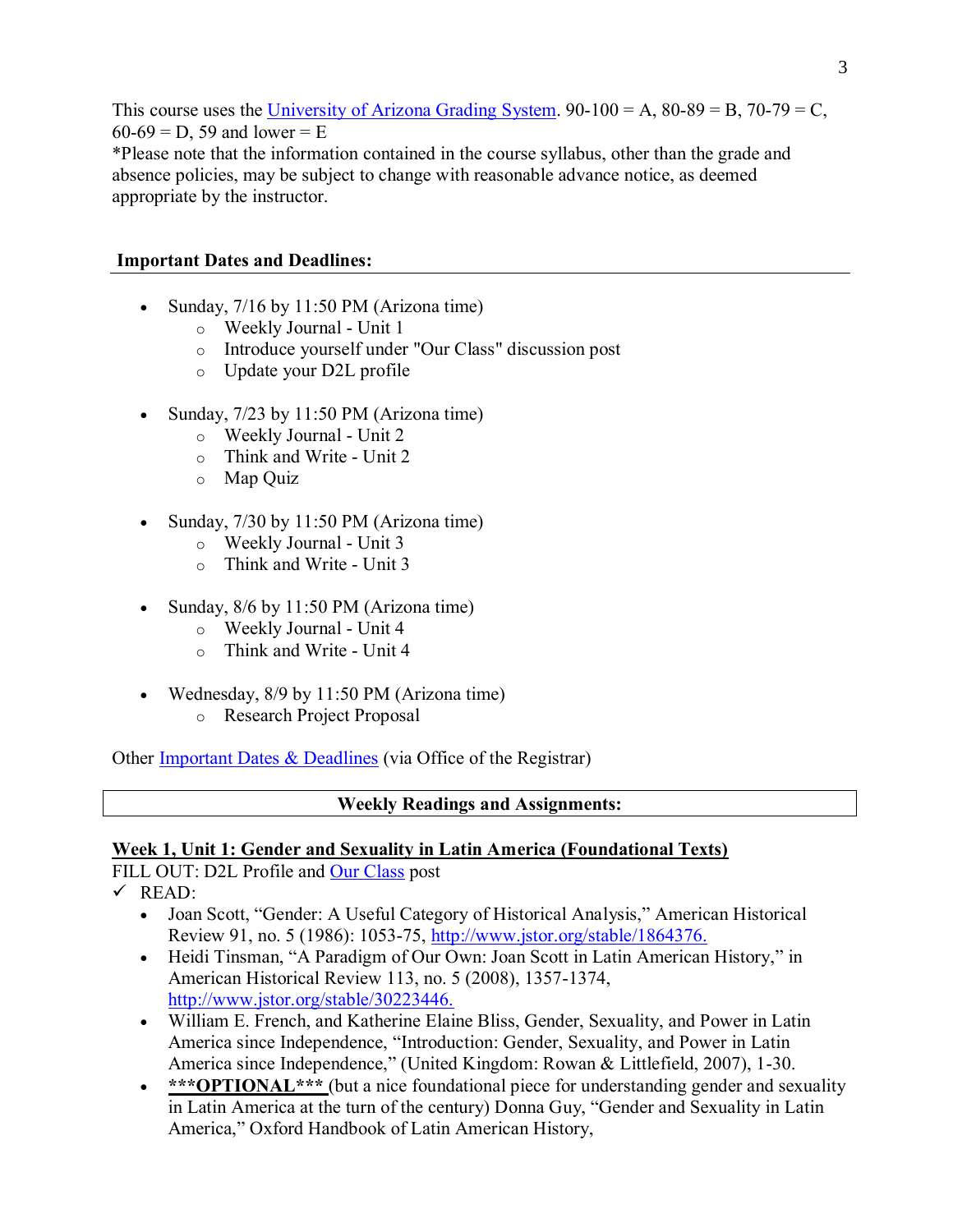[http://www.oxfordhandbooks.com/view/10.1093/oxfordhb/9780195166217.001.0001/oxfo](http://www.oxfordhandbooks.com/view/10.1093/oxfordhb/9780195166217.001.0001/oxfordhb-9780195166217-e-13.) [rdhb-9780195166217-e-13.](http://www.oxfordhandbooks.com/view/10.1093/oxfordhb/9780195166217.001.0001/oxfordhb-9780195166217-e-13.)

- $\checkmark$  WATCH: For historical context on the Latin America's Cold War, see the BBC documentary *The Cold War*, episode 18 "Backyard":<https://www.youtube.com/watch?v=ELDJENmIBTs> (you can and should incorporate this information into your weekly journal and in the future weeks)
- $\checkmark$  TAKE: Syllabus Quiz (closes on Weds., 7/12 at midnight)
- $\checkmark$  REMINDER: Weekly Journal Unit 1 (due 7/16), Map Quiz (due 7/23), and Bibliography and Proposal (due 8/9)

# Week 2, Unit 2: Brazil

- $\checkmark$  READ:
	- Sattamini, Lina, James Green (ed.), and Rex P. Nielson (trans.). *A Mother′s Cry: A Memoir of Politics, Prison, and Torture under the Brazilian Military Dictatorship.* Durham, NC: Duke University Press, 2010.
	- Victoria Langland. "Birth Control Pills and Molotov Cocktails: Reading Sex and Revolution in 1968 Brazil." In In From the Cold: Latin America's New Encounter with the Cold War, edited by Gilbert M. Joseph and Daniela Spenser, 308-349. Durham, NC: Duke University Press, 2008.
	- Ben Cowan, "Chapter 5: Young Ladies Seduced and Carried Off by Terrorists: Secrets, Spies, and Anticommunist Moral Panic," in *Securing Sex: Morality and Repression in the Making of Cold War Brazil*, Chapel Hill: UNC Press (2016), 145-179.
- ✓ WATCH:
	- *Four Days in September*. Film.
- $\checkmark$  REMINDER: Weekly Journal Unit 2 (due 7/23), Think and Write Unit 2 (due 7/23), Map Quiz (due 7/23) and Bibliography and Proposal (due 8/9)

# Week 3, Unit 3: Chile

- ✓ READ:
	- Jadwiga E. Pieper Mooney, "Chapter 3: Planning Motherhood under Christian Democracy," in *The Politics of Motherhood: Maternity and Women's Rights in Twentieth-Century Chile*, Pittsburgh: University of Pittsburgh Press (2009), 71-101.
	- Aguirre, Carmen. Something Fierce: Memoirs of a Revolutionary Daughter. NY: Vintage, [2011.](http://ebookcentral.proquest.com.ezproxy2.library.arizona.edu/lib/UAZ/detail.action?docID=708973)
		- Select any 2 chapters of the following: 1, 7, 9, 10, 14, 15, 16, 18
	- Arce, Luz. The Inferno: A Story of Terror and Survival in Chile. Madison, WI: University of Wisconsin Press, 2004 [selections].
	- Interview with Carmen Saenz from *The Chile Reader*.
- ✓ WATCH:
	- *Machuca*. Film.